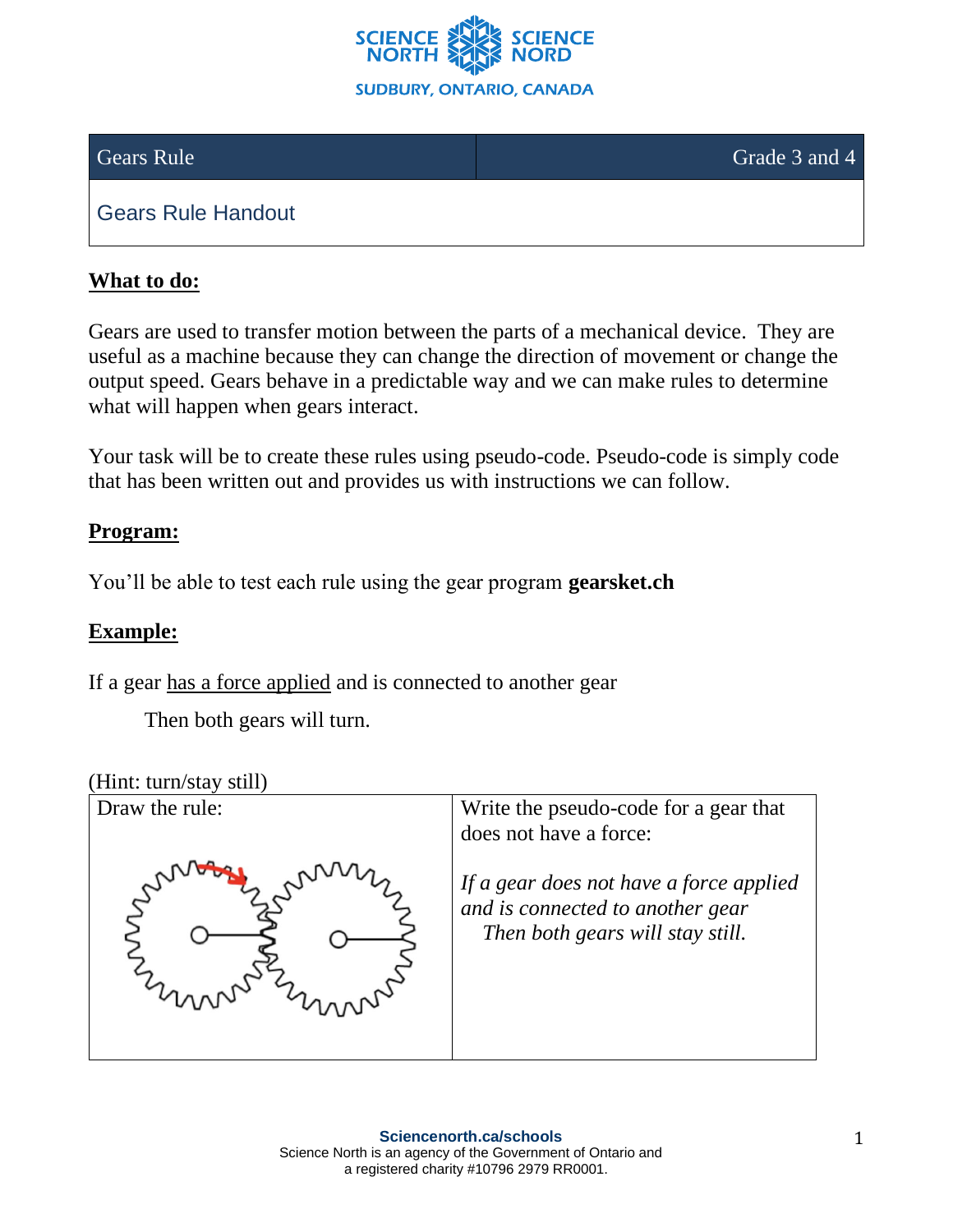

## **Rule 1:**

If a gear is turning clockwise

Then the gear next to it turns counter-clockwise.

(Hint: clockwise/counter-clockwise)



## **Rule 2:**

If a gear is smaller than the gear next to it

Then in comparison to the first gear, it moves faster.

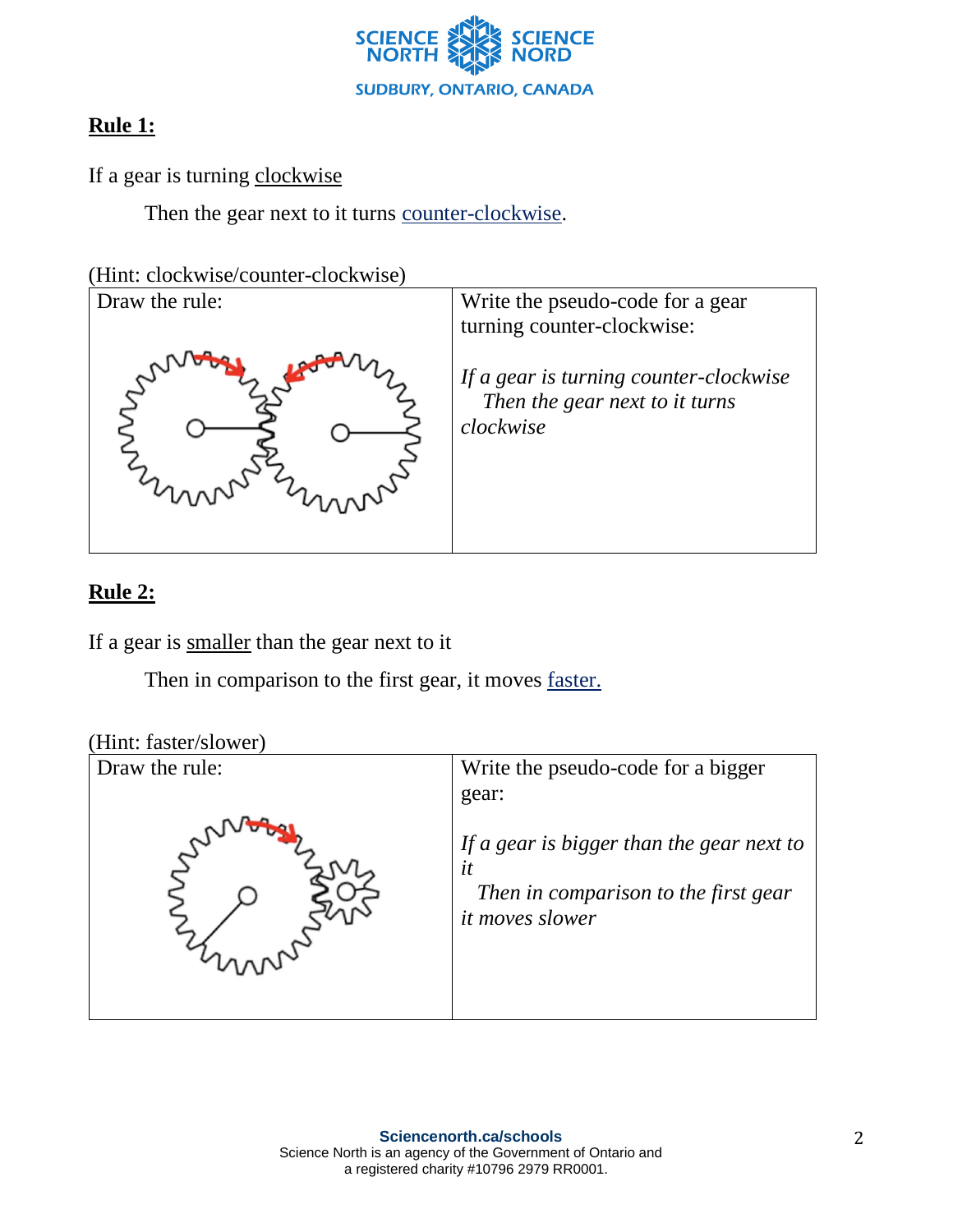

## **Rule 3:**

In a gear train with no belt

If there are an even number of gears:

Then the last gear moves in the opposite direction as the first.



## **Rule 4:**

If two gears are connected by a belt:

Then the two gears will move in the same direction.